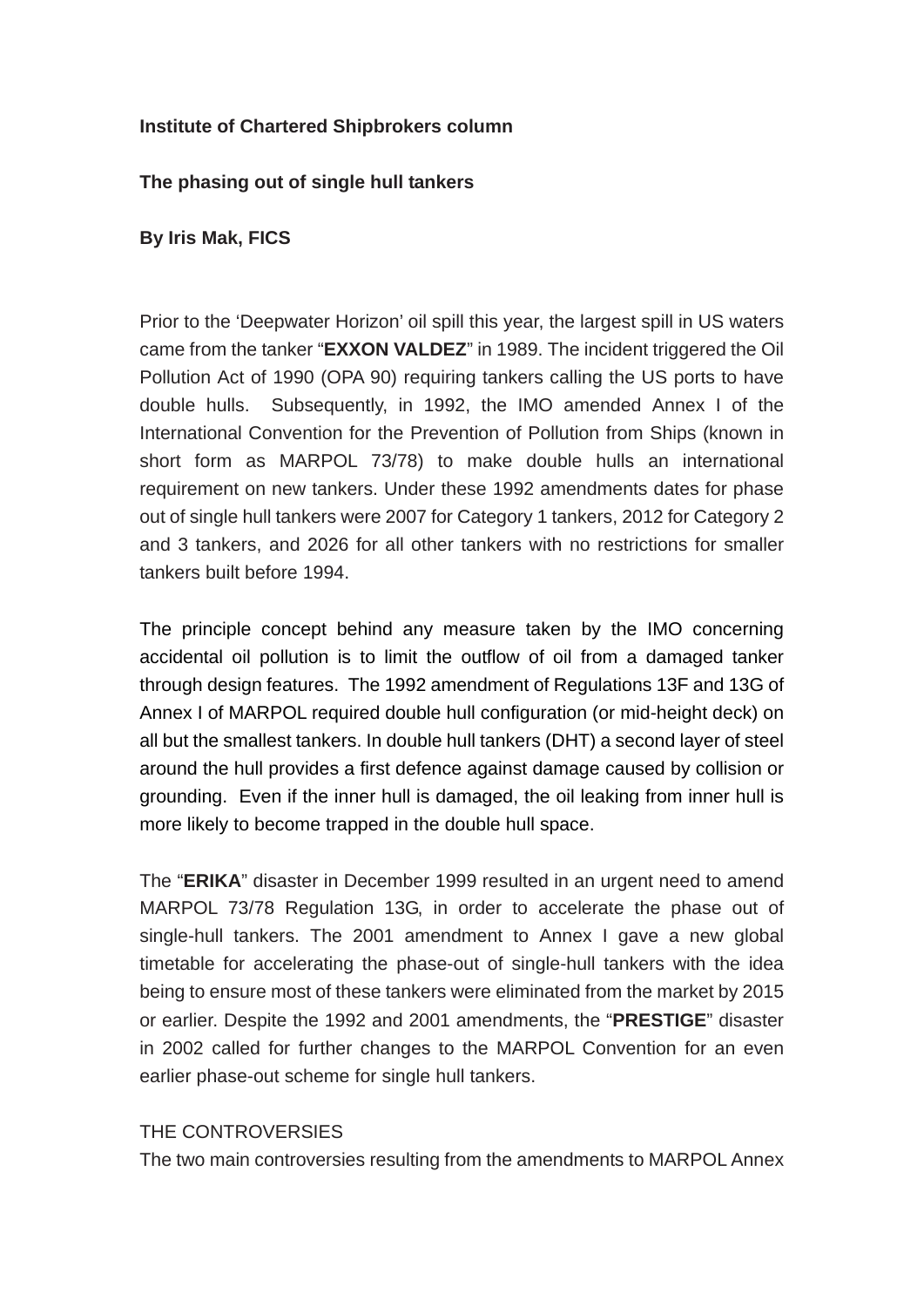1, are a local regime on the time frame of the phase out scheme and sovereign rights of the flag states.

At the 8<sup>th</sup> International Oil Spill Conference in August 2000 Michael Julian, Chairman of the IMO Marine Environment Protection Committee (MEPC), mentioned the tendency for the implementation of a local regime by European countries on the time frame to enforce the earlier phase out scheme for single hull tankers. The joint proposal by Belgium, France and Germany proposed phasing out existing single hulled tankers in 2005, 2008, and 2013, depending on type and tonnage and particularly included smaller tankers from 600 to 20,000 tonnes. Spain proposed later phase out dates of 2005, 2010, and 2015. Greece proposed 'no hasty drastic measures involving retrofitting or phasing out of ships' until a formal safety assessment into oil tanker safety is undertaken'.

There was a risk of each country implementing their own regime leaving the rest of the world without a time frame for dealing with the older tankers. The country who proposes a slower pace is concerned about the capacity of the international ship building industry to cope with the demand for new double hulled tankers and thus the availability of existing tonnage to carry the world's petroleum products and finally the economic impact of the possible increased cost of petroleum products to the consumer.

Turning to flag state sovereign rights, there has been pressure from some countries for the IMO to be given a stronger and perhaps a more executive role in 'policing' member government's adherence to the conventions but there has been greater support for the view that the IMO should not pursue interfering with the sovereign rights of a State.

# RECONSTRUCTION OF THE POLICY

Following months of intense negotiation, during the  $50<sup>th</sup>$  session of the IMO's MEPC on  $4<sup>th</sup>$  December 2003 in London the new arrangements were set. Regarding the time frame of phase out of single hull tankers, the 2003 amendment concludes: "Under a revised regulation 13G of Annex I of MARPOL, the final phasing-out date for Category 1 tankers (pre-MARPOL tankers) is brought forward to 2005, from 2007. The final phasing-out date for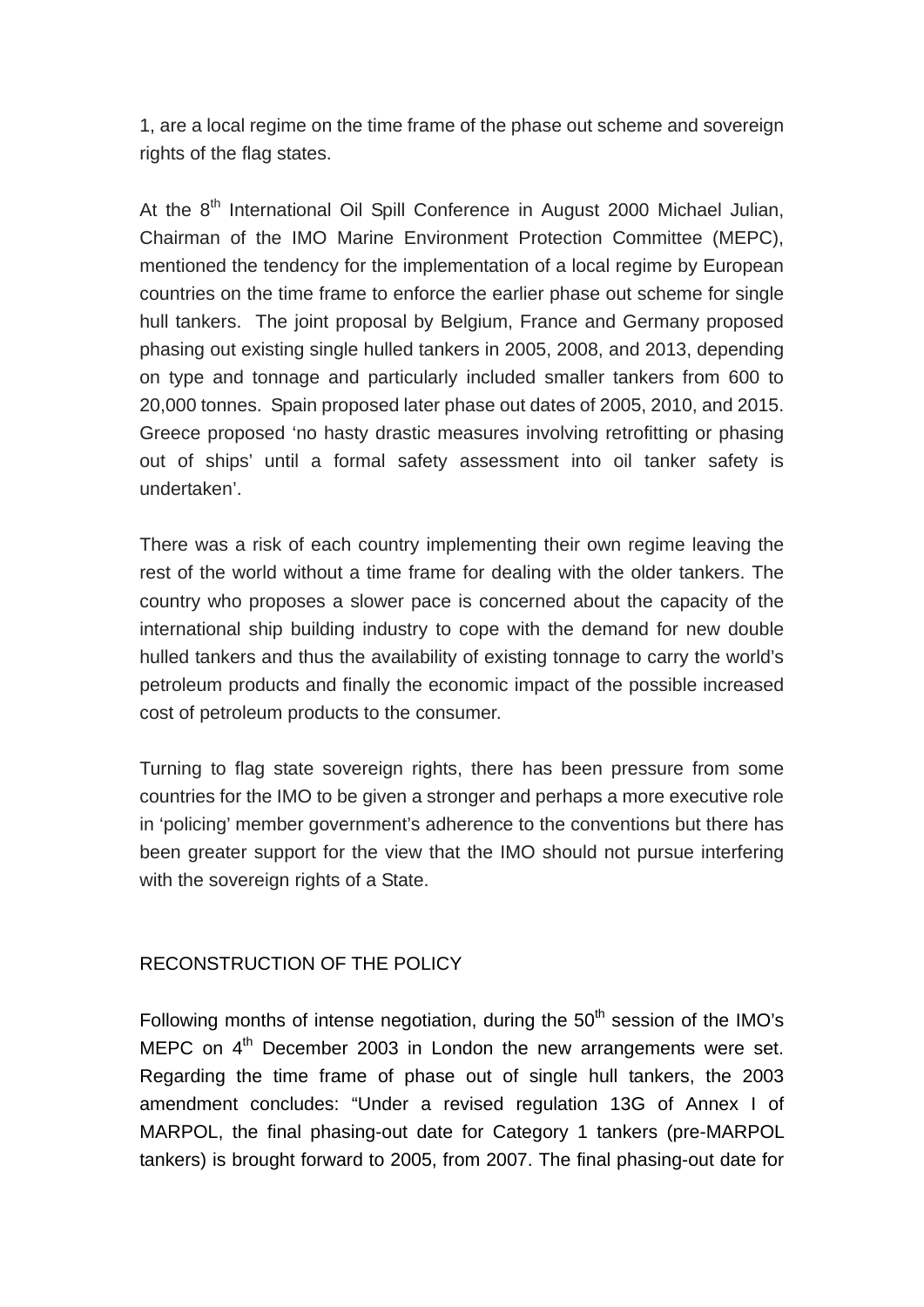category 2 and 3 tankers (MARPOL tankers and smaller tankers) is brought forward to 2010, from 2015." <sup>2</sup>

For a higher standard of safety, the amendment tightened the Condition Assessment Scheme, such that : "Under the revised regulation, the Condition Assessment Scheme (CAS) is to be made applicable to all single-hull tankers of 15 years, or older. Previously it was applicable to all Category 1 vessels continuing to trade after 2005 and all Category 2 vessels after 2010. Consequential enhancements to the CAS scheme were also adopted"

 According to a comment in Issue 1 of Lloyds Register's 'Tanker Focus' in March 2006 : "The tanker sector is among the most heavily regulated in the shipping industry due to political pressure resulting from several high profile incidents over the years. As a result, it is also one of the safest, with the industry having moved to minimize the risks associated with the maritime transport of crude oil and its products, both through industry-led initiatives and through the International Maritime Organization."

The risk of a local regime is also eliminated. On the  $8<sup>th</sup>$  December 2003 the Commission Press Room of European Maritime Safety Agency (EMSA) commented, "The accelerated phasing out of single hull tankers in general, closes the gap between the international regime and the measures already adopted by the EU. The new mandatory international provisions are in line with the measures adopted by the EU."

However, the amendment has included the sovereign rights of flag states:

"The revised regulation allows the Administration (Flag State) to permit continued operation of category 2 or 3 tankers beyond 2010 subject to satisfactory results from the CAS, but the continued operation must not go beyond the anniversary of the date of delivery of the ship in 2015 or the date on which the ship reaches 25 years of age after the date of its delivery, whichever is earlier….. Again, such continued operation must not go beyond the date on which the ship reaches 25 years of age after the date of its delivery."

Therefore, the flag states have the sovereign right to decide whether they allow single hull tankers of category 2 or 3 to trade after 2010.

#### ACHIEVING THE OBJECTIVE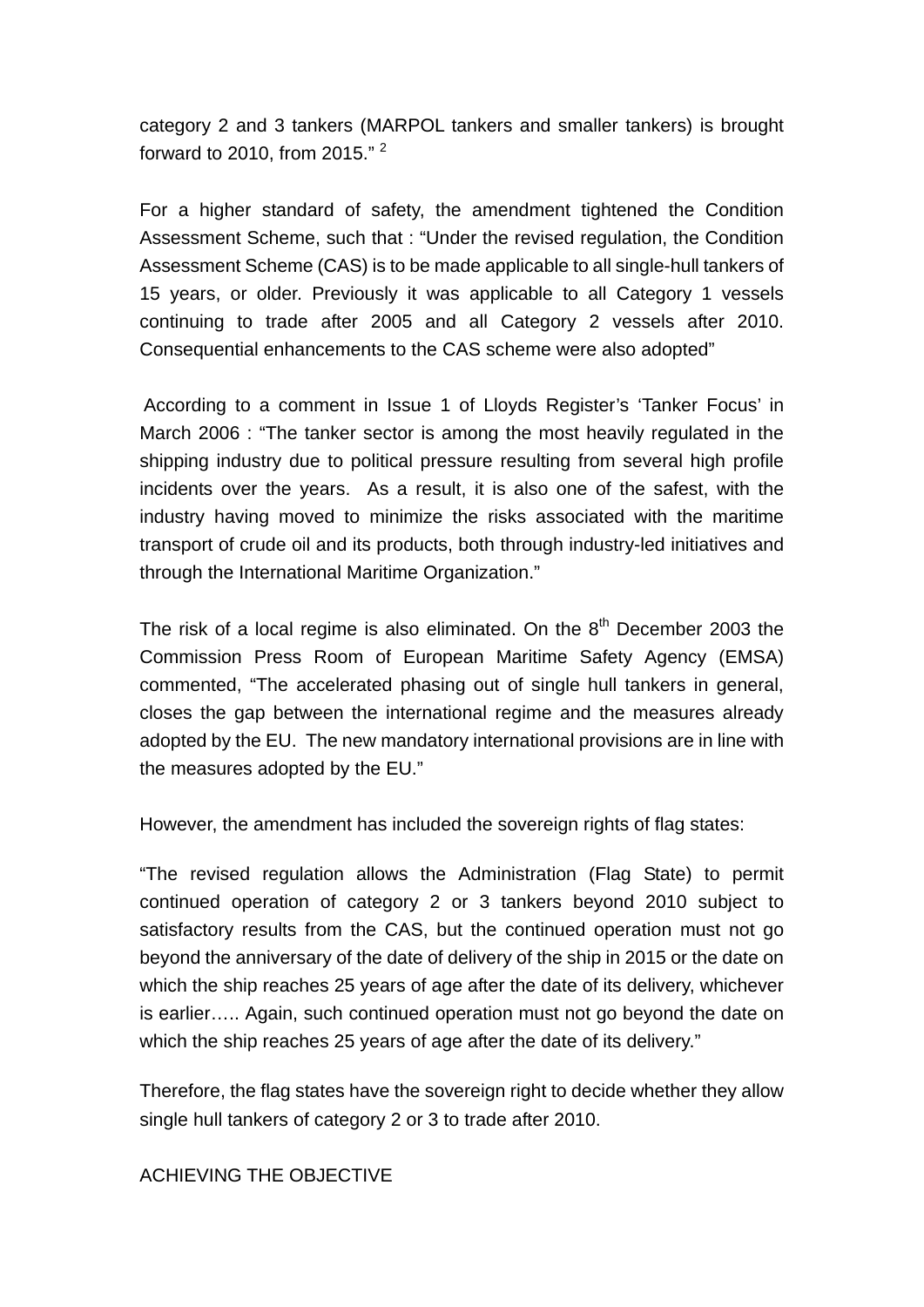As stated by Michael Julian, "the task for IMO is to find an appropriate international solution (to minimize oil spillage due to tanker accident by phasing out single hull tankers), which will be accepted by all member governments including the European countries as well as the Commission of the European Communities." The objective was to achieve a time frame which will be ratified by member states controlling more than 50% of worldwide tonnage, in order to phase out single hull tankers.

The 2003 amendment was ratified by member states controlling more than 50% of worldwide tonnage and entered into force on 5<sup>th</sup> April 2005. Most members ratifying the amendment will commit to the deadlines of phase out of single hull tankers. European members definitely will commit and also most of the exporting countries.

The United Arab Emirates has confirmed its commitment to the IMO's 2010 phase-out of single hull tankers and no single hull tankers will be allowed to trade in the UAE after the 2010 deadline. Badreya Ahmed Al Dhahri, Director of the Marine Affairs Department at the National Transport Auhtority has been quoted saying, "Marine safety is a top priority for ship registration in the UAE and vessels that do not meet our safety requirements cannot operate here."

As was noted by BIMCO in 2009: "There are some major importers such as India and a number of South East Asian countries set to allow single hull past 2010 or even extend the deadline till 2015 due to tight tanker availability and surging freight rates in 2008. The authorities there are less stringent on single hull regulations."<sup>4</sup> Notices are now posted on the IMO's website detailing those flag states allowing extensions and naming the ships and the extension date granted.

The developed countries or areas in Asia, however, have confirmed their commitment to the Annex 1 amendments. For instance, Hong Kong, as a flag state, declared in a Merchant Shipping Information Note of November 2005 declared, "The policy is that there is basically no extension to the operational life of Hong Kong registered single hull tankers engaging on both international and coastal trades under both Regulations 13G and 13H. However, for relatively new single hull tankers, e.g. less than 20 years old in 2010, MD will allow these vessels to extend their service life to 2015 or 25 years of age